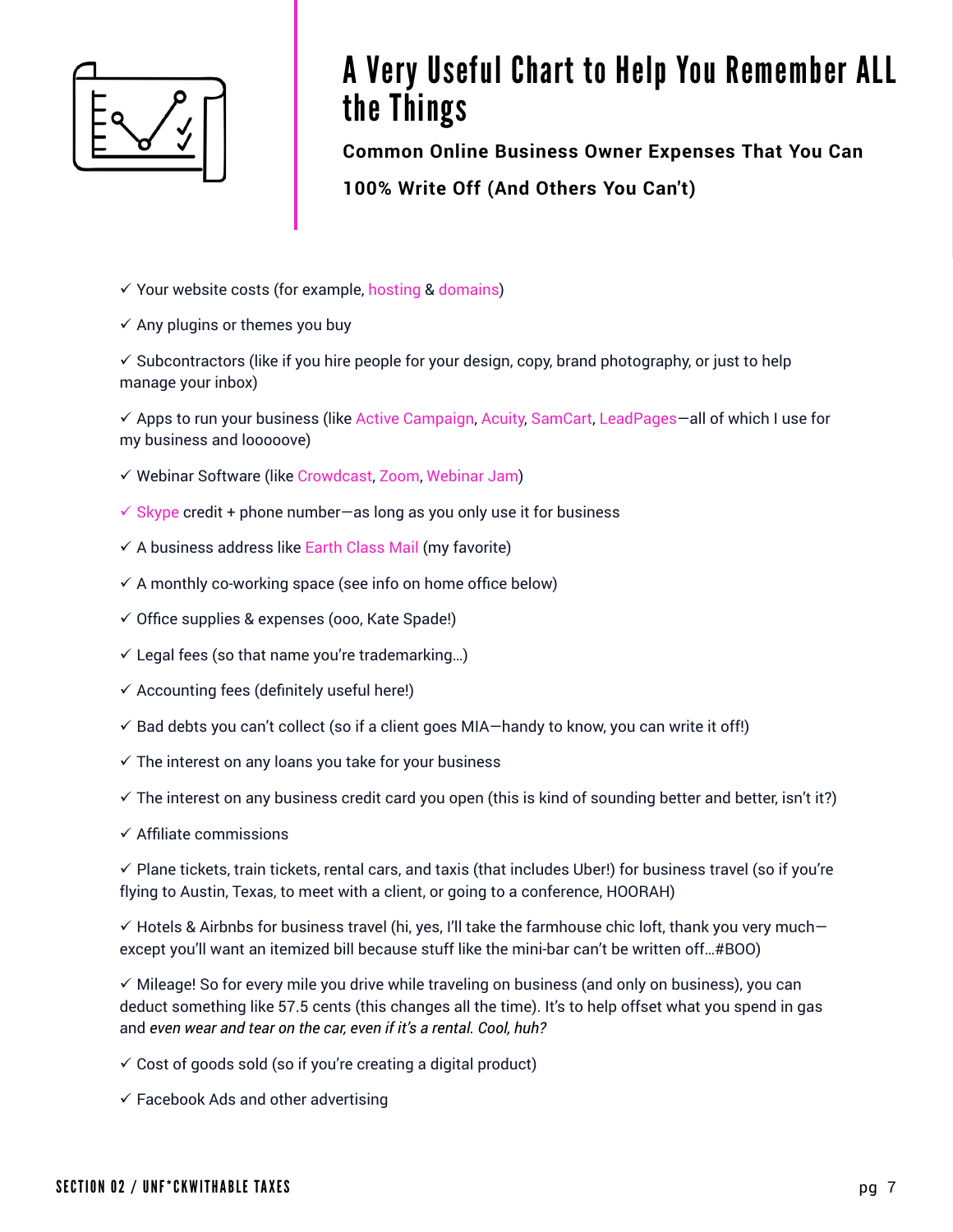ü Bank & merchant fees (like everytime PayPal deducts 2.9%, *ahem*)

 $\checkmark$  Business related websites, magazines, subscriptions, classes, workshops, seminars, books, and anything designed to improve your skills in your field (hooray!)

- $\checkmark$  Business conferences
- $\checkmark$  Business insurance
- $\checkmark$  Interest charged to your business
- $\checkmark$  Equipment rentals (so, say, you need to rent some cool photography or videography gear)
- $\checkmark$  Prizes for contests (WHO WANTS A NEW CAR????)

**Note: If you're going on a business trip you'll probably be all like, "SWEET, I'LL TAKE THE SIG OTHER!" So the hotel you guys stay in will likely count as a deductible, since you'd need a hotel room, anyway, but their plane ticket and meals? No-go, bro.**

#### And here's a little list of the things you straight up can't deduct:

û Anything personal AKA your car payment :) (Unless, of course, you ARE using it for client meetings, in which case, you may be able to deduct a portion)

- **\*** The new Shakira CD
- û Business clothes / outfits / suits / lingerie—wink (I really hate this one)
- û New shrubs for the front of your house because you happen to work from home
- û Any fines or penalties levied against your business (bad business owner!)

### And here's a little list of some of THE ones you sort of can, but only a part:

• Client dinners—you can only deduct 50% of the bill as meals & entertainment, because the IRS is smart and knows you're having ninety martinis, so easy before you go crazy

• Your Internet—the IRS is super weird about mixing business and pleasure, and they know that you also use your internet for pleasure. However, they ALSO know that you use it for business, so you can only write off a portion of what you estimate you use every day while working. (I know, you just eye-rolled.)

• Your personal cell phone—for the same reason

• Your personal computer—unless you have a special one for business (no auditor would believe that if you only have one computer, you use it exclusively for business and never personal)

• Client gifts (You can only deduct the first \$25 in gifts to any individual customer—weird, right? There goes Christmas!)

• Retirement savings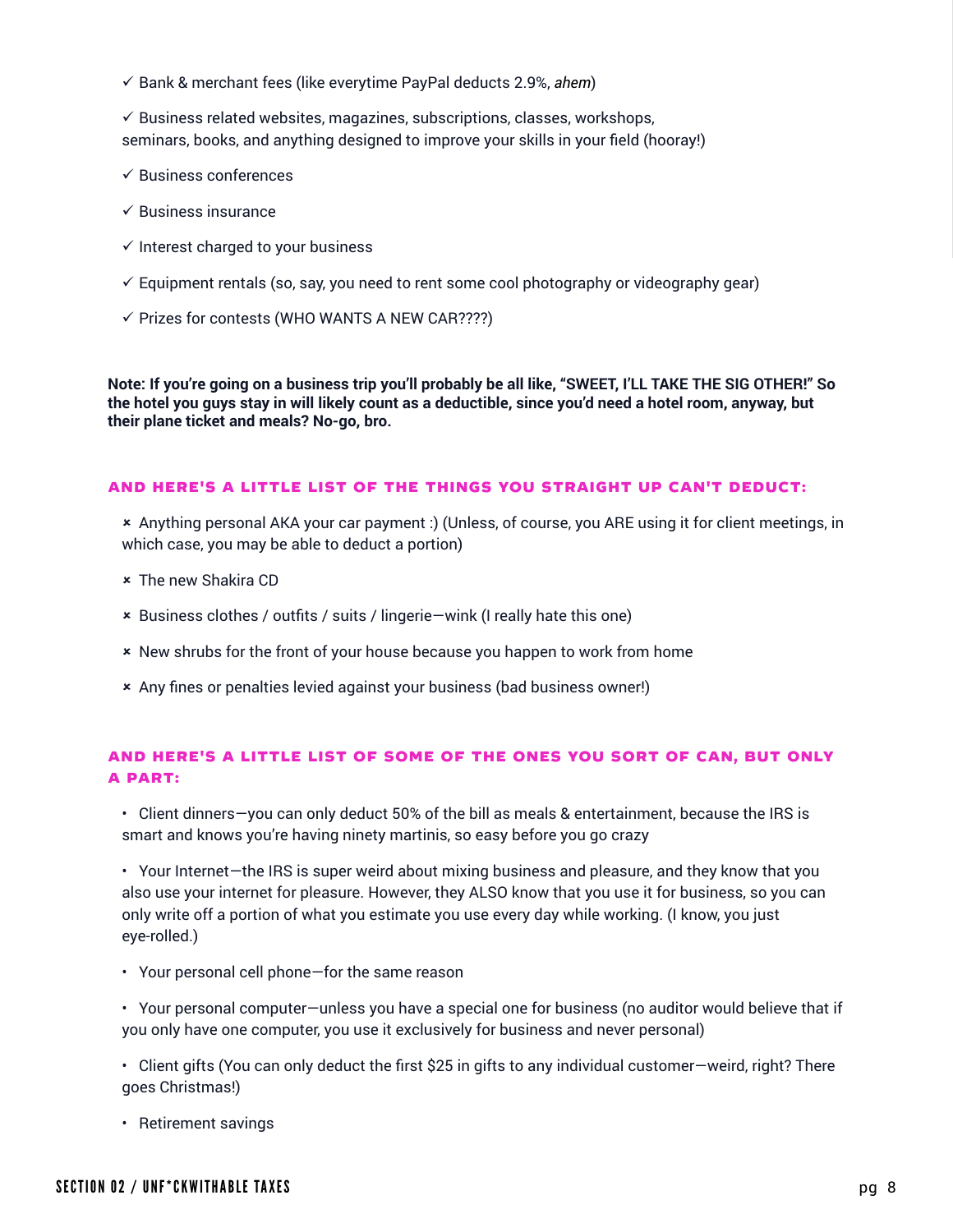• Your home office. This is a weird one that a lot of people shy away from because the IRS is a tricky bunch, when it comes to this deduction. The rule is that you have to use it *exclusively* for business, and you have to use it continually for your business. So no working from the living room and then just writing a happy portion of your rent off. (I mean, you could, but the moment you get audited, you'd be in very big trouble, which is why it's recommended that you even take pictures of your home office to prove it.) The way you did it before was through a cluster fuck of annoying calculations that involved calculating the square footage of your home and then calculating the square footage of your office and then figuring out what percent square footage your office was of the whole house, and then deducting only that amount of your indirect household expenses. (Like your utilities and mortgage. Direct expenses, on the other hand, would be the desk you bought specifically for your office, and good freaking news, THAT IS DEDUCTIBLE.) Fortunately, there is now a more simple way that the IRS came up with to do this, which is ACTUALLY called "[The Simplified Option for Home Office Deduction](https://www.irs.gov/businesses/small-businesses-self-employed/simplified-option-for-home-office-deduction)" (those clever bastards) and when you use that method, you (simply—hehe) deduct \$5 for every square foot of home office space, up to 300 square feet, for a maximum deduction of \$1,500.

The litmus test is that it must be ordinary and necessary—which I think is misleading language. "Ordinary," as defined by the IRS, means that it's one that's common & accepted in your industry. (Perhaps they should have called it, "Common," because NOTHING ABOUT US IS ORDINARY, ALRIGHT?!) A "necessary" expense is one defined as helpful and appropriate for your trade or business. So in sum, your expenses need to be:

- $\checkmark$  Common
- $\checkmark$  Accepted
- $\checkmark$  Helpful
- $\checkmark$  Appropriate

Sooooooo, no strip clubs. That said, if you want to look at a really disgusting and overwhelming publication by the IRS to dive into the riveting details on what's kosher and what's not, you can find that [here](https://www.irs.gov/publications/p535). Or, an easier option is to do what I do: pay for anything I think might be a business expense with my business card, and then let my accountants check it every month. Direct expenses, on the other hand, would be the desk you bought specifically for your office, and good freaking news, THAT IS DEDUCTIBLE. ;) (Alternatively, if you're a sole proprietor using your personal account, you'd just use a software like [Mint,](https://www.mint.com) mentioned before, and categorize anything like that under the business—because you can easily double check later and then recategorize that with the click of a button before submitting your taxes).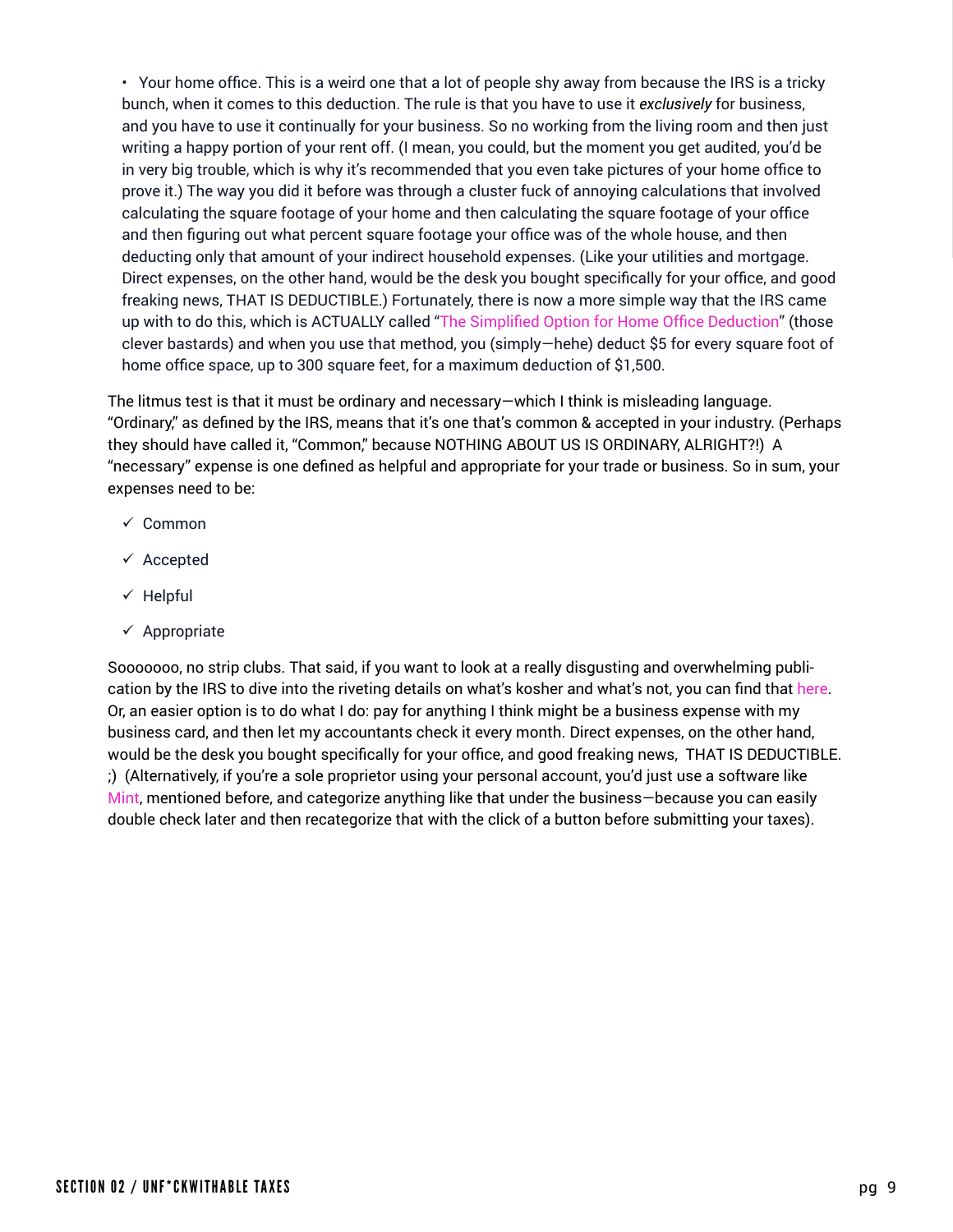#### #PRO TIP: SIGN up with Bench

Muthatrucking. [Bench.](https://bench.co/partner/middle-finger-project) Bookkeeping. You connect your bank account and get assigned a real human bookkeeping team who is constantly reconciling and sending you adorable messages inside the app, and also setting up calls to go over your numbers, and they auto-categorize all of your expenses so you can finally see what the hell is happening inside your business real-time.

And if they don't know what to do with an expense, this is how it shows up inside the app. How amazing is this? Seriously, how amazing?!?!



Bottom line (haha, bookkeeping puns!): I arm-wrestled them into giving me a [special link](https://bench.co/partner/middle-finger-project) that will give you 20% off your first 6 months of bookkeeping. YAS, QUEENNNN. (Are we still saying that?)